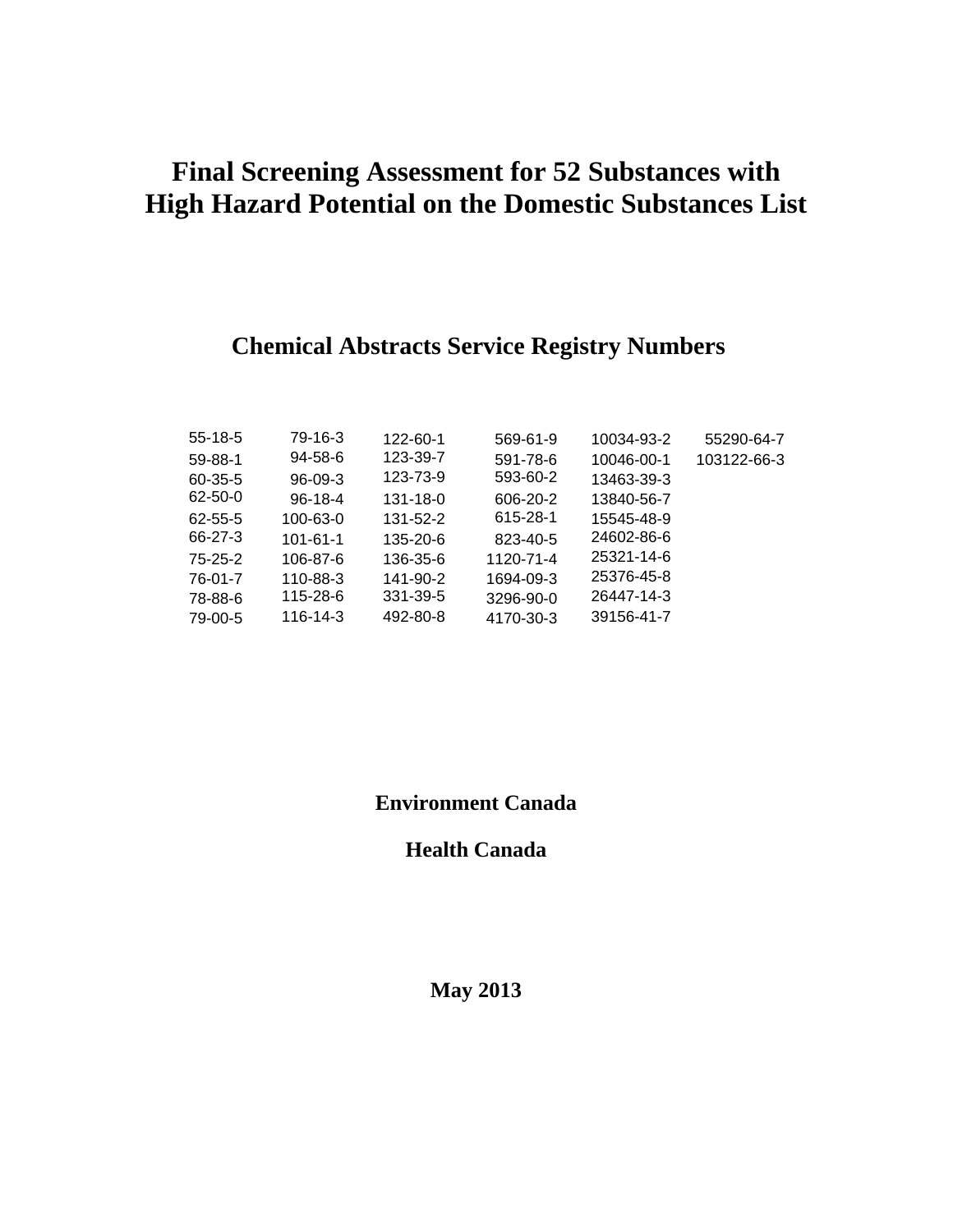#### **Introduction**

 $\overline{a}$ 

The *Canadian Environmental Protection Act, 1999* (CEPA 1999) requires the Minister of the Environment and the Minister of Health to conduct screening assessments of substances that have met the categorization criteria set out in the Act to determine whether these substances present or may present a risk to the environment or human health.

Based on the information obtained through the categorization process, the Ministers identified a number of substances as priorities for further assessment. The 52 substances included in this assessment were identified as priorities because they had been identified as posing a high hazard to human health based on classifications by other national or international agencies for carcinogenicity, genotoxicity, developmental toxicity or reproductive toxicity. Fifteen of the 52 substances were also determined to meet categorization criteria for persistence or bioaccumulation, and inherent toxicity to human or non-human organisms (Environment Canada 2003, 2006), under subsection 73(1) of CEPA 1999. Categorization results are presented in Appendix A and B.

Screening assessments focus on information critical to determining whether a substance meets the criteria as set out in section 64 of CEPA [1](#page-1-0)999<sup>1</sup>. Screening assessments examine scientific information and develop conclusions by incorporating a weight-of-evidence approach and precaution.

The Ministers of the Environment and of Health have conducted this screening assessment for these substances. The critical information and considerations upon which the assessment is based are summarized below. Since the publication of the draft assessment report, additional information was received on thiophanate-methyl (CAS Registry No. 23564-05-8), which indicates that is being used in Canada. As a result, this substance has since been removed from the assessment and will be considered for further assessment in the future.

#### **Summary of Information Used as Basis for this Screening Assessment**

To establish whether certain substances were currently being manufactured in or imported into Canada, a survey was conducted by issuing a *Notice with Respect to Selected Substances Identified as Priority for Action* pursuant to paragraphs 71(1)(*a*) and (*b*) of CEPA 1999. The Notice was published in Part I of the *Canada Gazette* on March 4, 2006 (Canada 2006). The 14 substances from that survey being considered in this assessment are listed in Appendix A.

An additional survey was conducted by issuing a *Notice with Respect to Certain Inanimate Substances (Chemicals) on the Domestic Substances List* pursuant to paragraphs 71(1)(b) of

<span id="page-1-0"></span> $<sup>1</sup>$  A determination of whether one or more of the criteria of section 64 are met is based upon an assessment</sup> of potential risks to the environment and/or to human health associated with exposures in the general environment. For humans, this includes, but is not limited to, exposures from ambient and indoor air, drinking water, foodstuffs, and the use of consumer products. A conclusion under CEPA 1999 is not relevant to, nor does it preclude, an assessment against the hazard criteria specified in the *Controlled Products Regulations*, which is part of regulatory framework for the Workplace Hazardous Materials Information System [WHMIS] for products intended for workplace use. Similarly, a conclusion based on the criteria contained in section 64 of CEPA 1999 does not preclude actions being taken under other sections of CEPA 1999 or other Acts.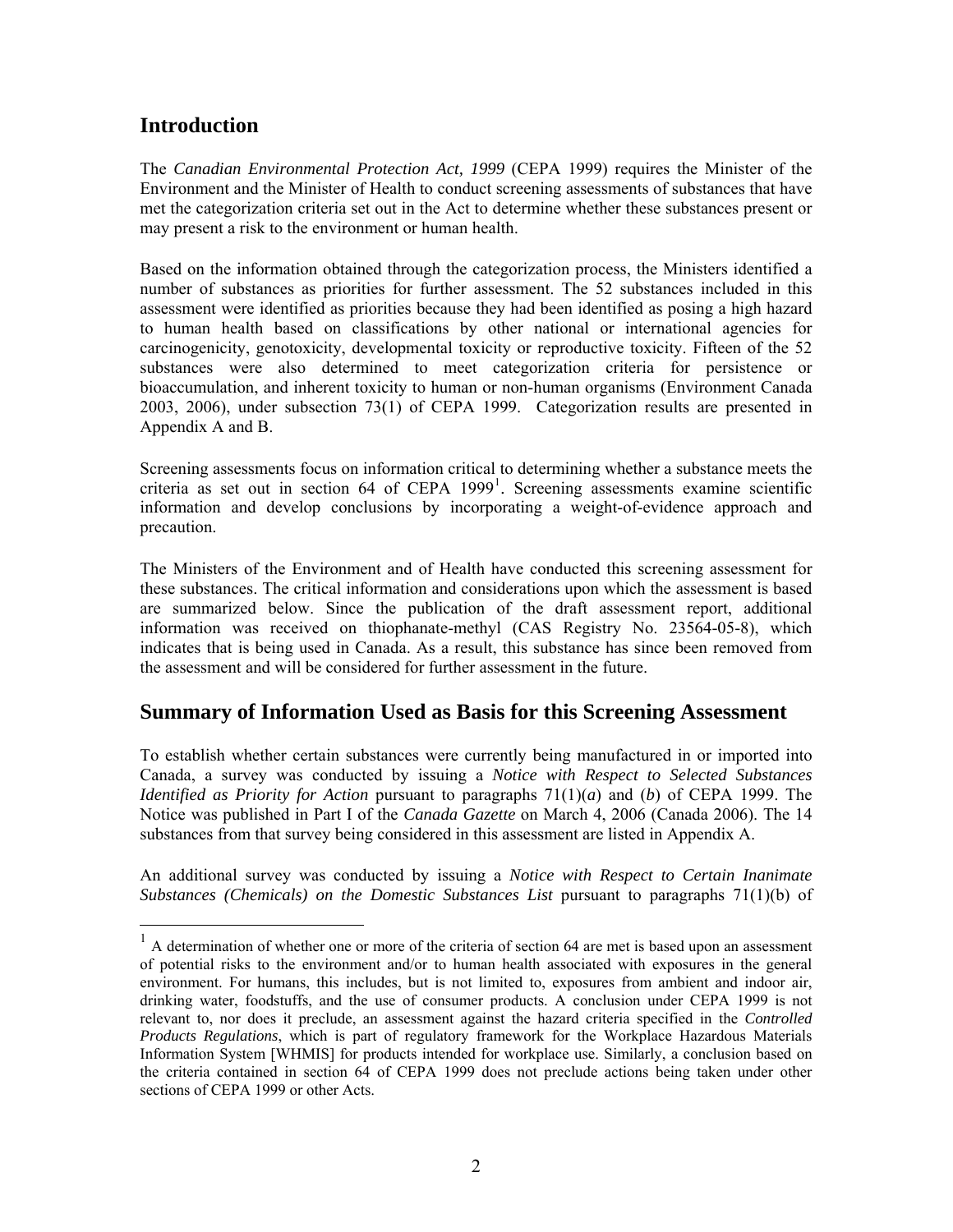CEPA 1999. The Notice was published in Part I of the *Canada Gazette* on October 3, 2009 (Canada 2009). The 38 substances from that survey being considered in this assessment are listed in Appendix B.

In response to these notices, there were no reports of industrial activity (import or manufacture) with respect to these substances in Canada above the reporting threshold of 100 kg for the relevant reporting year. These results indicate that currently these substances are not in use above the specified reporting threshold. Entry characterization consisted of additionally searching for information on releases and sources of the substance in relevant databases, particularly to identify direct exposure potential to the general population (CNS 2010; Canada [1978]; DPD 2010; NHPID 2010; LNHPD 2010; EAFUS 2010; HPD 2010; HSDB c1993-2008). Searches for these substances were conducted up to November 2010, and no information was found on current uses or releases of these substances in Canada. Therefore, the likelihood of exposure to these substances in Canada resulting from commercial activity is low and hence the potential risks to human health or the environment are considered to be low.

Additional information obtained and assessed following categorization indicates a lack of any significant commercial activity for these substances. Consequently, no further collection or analysis of information relevant to the health and/or environmental effects of these substances has been conducted. Therefore, the decisions on human health hazard potential and persistence, bioaccumulation and inherent toxicity properties made during categorization remain unchanged.

### **Conclusion**

Based on available information, and until new information is received indicating that these 52 substances are entering, or may enter the environment, from commercial activity or from other sources, it is concluded that they do not meet any of the criteria as set out in section 64 of CEPA 1999.

As substances listed on the DSL, import and manufacture of these substances in Canada are not currently subject to notification under subsection 81(1). Given their potential high hazard for human health, there is concern that new activities for the above substances which have not been identified or assessed under CEPA, 1999 could lead to the substances meeting the criteria set out in section 64 of CEPA, 1999. Therefore, the *Domestic Substances List* will be amended, under subsection  $87(3)$  of the Act, to indicate that the above substances be subject to the Significant New Activity provisions specified under subsection 81(3) of the Act, to ensure that any new manufacture, import or use of any of these substances in quantities greater than 100 kg/year is notified and will undergo ecological and human health risk assessments as specified in section 83 of the Act, prior to the substance being considered for introduction into Canada.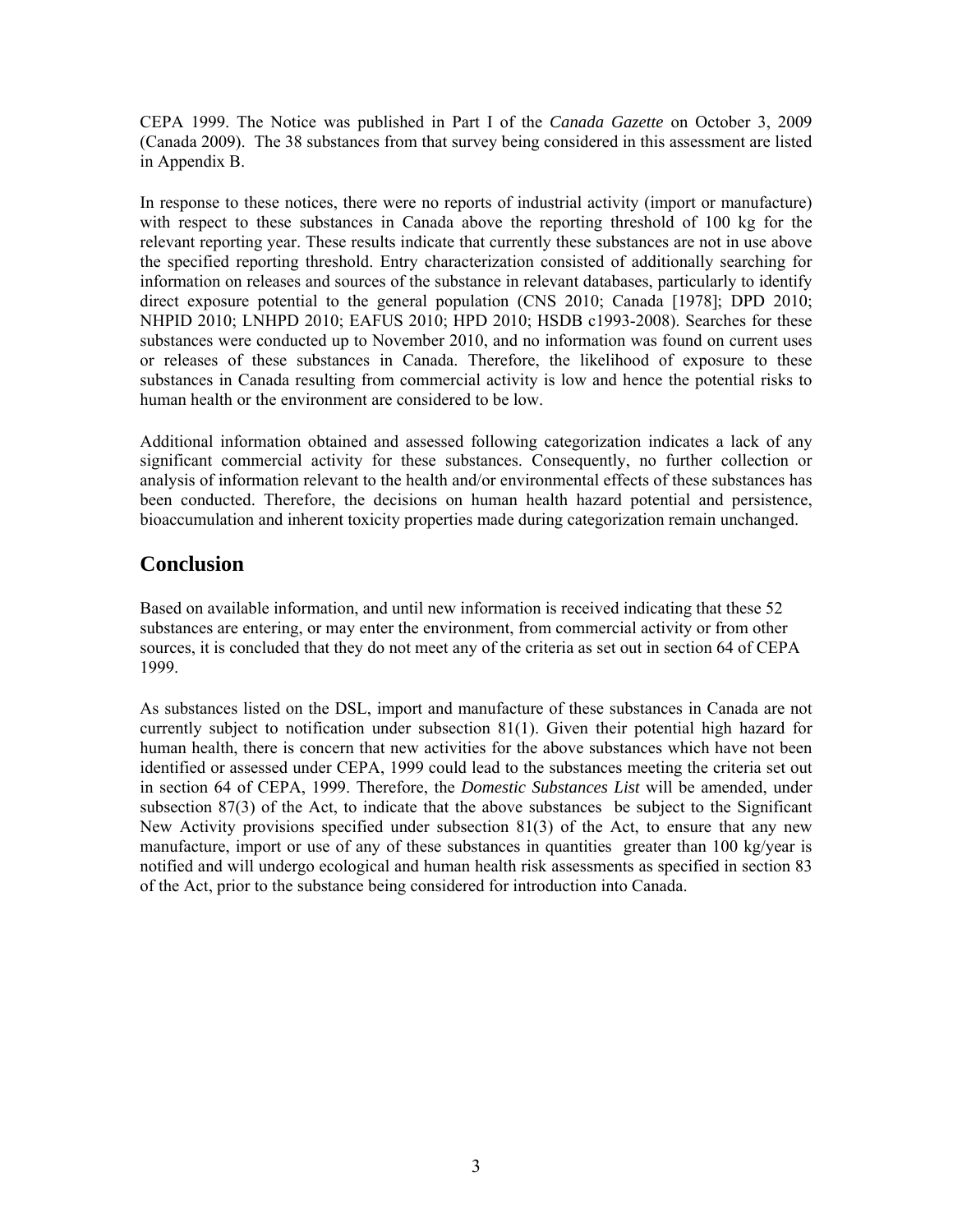#### **References**

Canada. [1978]. *Food and Drug Regulations*, C.R.C., c. 870, s. B.16.100. Available from: [http://laws.justice.gc.ca/PDF/Regulation/C/C.R.C.,\\_c.\\_870.pdf](http://laws.justice.gc.ca/PDF/Regulation/C/C.R.C.,_c._870.pdf_)

Canada. 1999. *Canadian Environmental Protection Act, 1999*. S.C., 1999, c. 33, Canada Gazette. Part III. vol. 22, no. 3. Available from:<http://www.gazette.gc.ca/archives/p3/1999/g3-02203.pdf>

Canada. 2000. *Canadian Environmental Protection Act: Persistence and Bioaccumulation Regulations,* P.C. 2000-348, 23 March, 2000, SOR/2000-107, Canada Gazette. Part II, vol. 134, no. 7, p. 607−612. Available from: [http://www.gazette.gc.ca/archives/p2/2000/2000-03-](http://www.gazette.gc.ca/archives/p2/2000/2000-03-29/pdf/g2-13407.pdf) [29/pdf/g2-13407.pdf](http://www.gazette.gc.ca/archives/p2/2000/2000-03-29/pdf/g2-13407.pdf)

Canada, Dept. of the Environment, Dept. of Health. 2006. *Canadian Environmental Protection Act, 1999*: *Notice with respect to selected substances identified as priority for action*. Canada Gazette, Part I, vol. 140, no. 9, p. 435–459. Available from: <http://www.gazette.gc.ca/archives/p1/2006/2006-03-04/pdf/g1-14009.pdf>

Canada, Dept. of the Environment, Dept. of Health. 2009. *Canadian Environmental Protection Act, 1999*: *Notice with respect to certain inanimate substances (chemicals) on the Domestic Substances List*. Canada Gazette, Part I, vol. 143, no. 40, p. 2945–2969. Available from: <http://www.gazette.gc.ca/rp-pr/p1/2009/2009-10-03/pdf/g1-14340.pdf>

[CNS] Cosmetic Notification System [proprietary database]. 2010. Ottawa (ON): Health Canada. [cited 2010 October]

[DPD] Drug Products Database [database on the Internet]. 2010. Ottawa (ON): Therapeutic Products Directorate, Health Canada. [cited 2010 November]. Available from: [http://webprod.hc](http://webprod.hc-sc.gc.ca/dpd-bdpp/index-eng.jsp)[sc.gc.ca/dpd-bdpp/index-eng.jsp](http://webprod.hc-sc.gc.ca/dpd-bdpp/index-eng.jsp) 

[EAFUS] Everything Added to Food in the United States [Internet]. 2010. U.S. Food and Drug Administration; [cited 2010 June]. Available from: <http://www.fda.gov/food/foodingredientspackaging/ucm115326.htm>

Environment Canada. 2006. CEPA DSL Categorization Overview and Results [CD-ROM]. Gatineau (QC): Environment Canada, Existing Substances Division. Available on request.

[ESIS] European Chemical Substances Information System [database on the Internet]. c1995- 2010. European Chemicals Bureau (ECB). [cited 2010 October]. Available from: <http://ecb.jrc.ec.europa.eu/esis/>

Health Canada. Guidelines for Canadian Drinking Water Quality - Supporting Documentation, part 1 – Approach to Derivation of Drinking Water Guidelines, February 1995, Appendix A. Available from: [http://www.hc-sc.gc.ca/ewh-semt/pubs/water-eau/part\\_i-partie\\_i/appedixa](http://www.hc-sc.gc.ca/ewh-semt/pubs/water-eau/part_i-partie_i/appedixa-annexea-eng.php)[annexea-eng.php](http://www.hc-sc.gc.ca/ewh-semt/pubs/water-eau/part_i-partie_i/appedixa-annexea-eng.php) 

[HPD]. Household Products Database [database on the internet]. 2010. U.S. Department of Health & Human Services; [cited 2010 June]. Available from: <http://householdproducts.nlm.nih.gov/>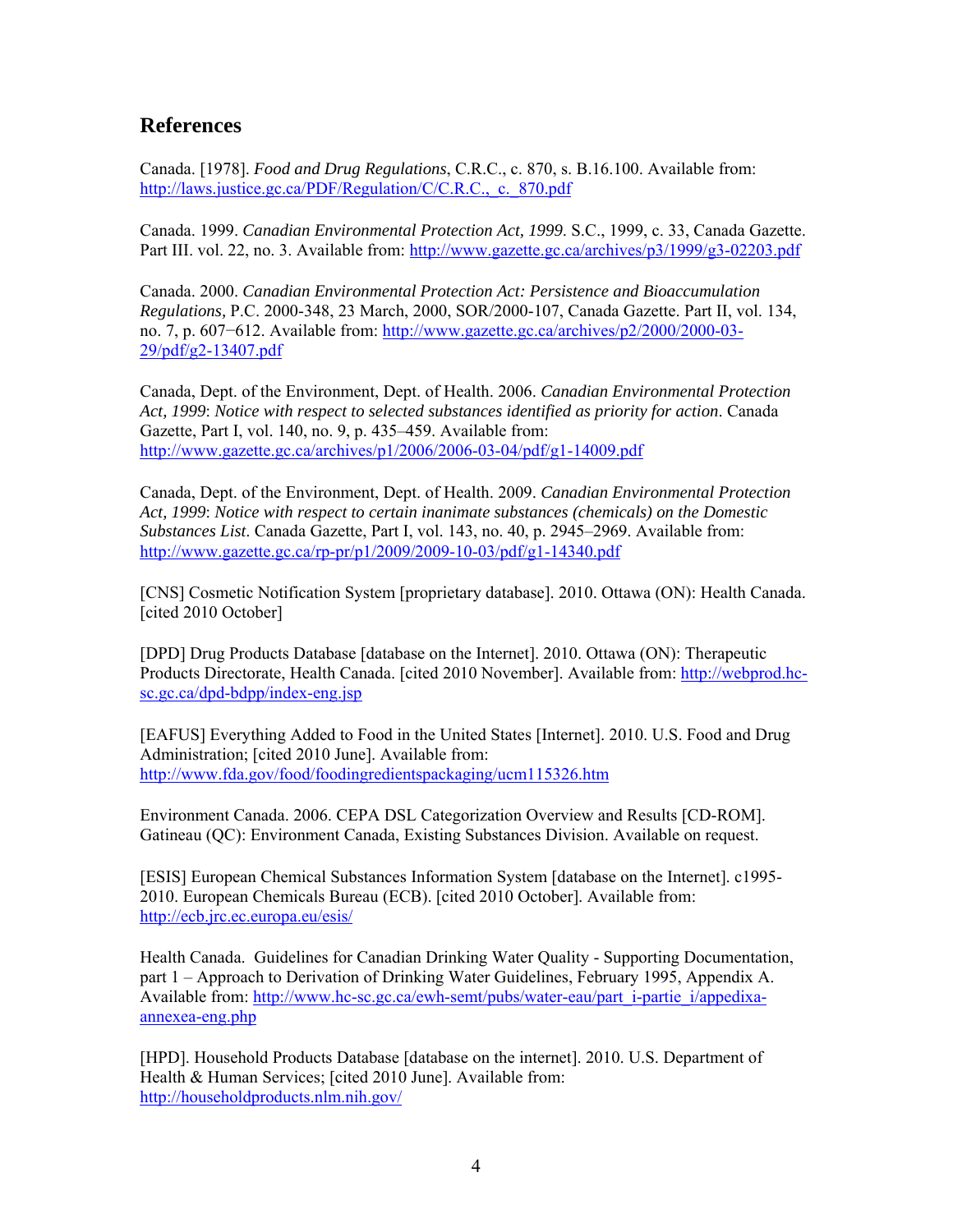[HSDB] Hazardous Substances Data Bank [database on the internet]. c1993-2008. United States National Library of Medicine, National Institutes of Health; [cited 2010 June]. Available at: <http://toxnet.nlm.nih.gov/cgi-bin/sis/htmlgen?HSDB>

[IARC]. International Agency for Research on Cancer. 2010. IARC Monographs on the Evaluation of Carcinogenic Risks to Humans. [cited 2010 October]. Available from: <http://monographs.iarc.fr/>

[LNHPD] Licensed Natural Health Products Database [database on the internet]. 2010. Health Canada, Government of Canada; [Accessed 2010-09-20,21]. Available from: [http://www.hc](http://www.hc-sc.gc.ca/dhp-mps/prodnatur/applications/licen-prod/lnhpd-bdpsnh-eng.php)[sc.gc.ca/dhp-mps/prodnatur/applications/licen-prod/lnhpd-bdpsnh-eng.php](http://www.hc-sc.gc.ca/dhp-mps/prodnatur/applications/licen-prod/lnhpd-bdpsnh-eng.php)

[NHPID] Natural Health Products Ingredients Database [database on the internet]. 2010. Health Canada, Government of Canada; [Accessed 2010-09-20,21]. Available from: [http://webprod.hc](http://webprod.hc-sc.gc.ca/nhpid-bdipsn/search-rechercheReq.do)[sc.gc.ca/nhpid-bdipsn/search-rechercheReq.do](http://webprod.hc-sc.gc.ca/nhpid-bdipsn/search-rechercheReq.do) 

 [NTP]. National Toxicology Program Reports on Carcinogens. 2010. US Department of Health and Human Services. [cited 2010 October]. Available from:<http://ntp.niehs.nih.gov/>

[PMRA]. Pest Management Regulatory Agency Product Information Search [database on the internet]. 2010. Health Canada, Government of Canada; [cited 2010 November]. Available from: http://pr-rp.pmra-arla.gc.ca/portal/page? pageid=34,17551& dad=portal& schema=portal

U.S. EPA. Risk Assessment Guidelines of 1986. EPA/600/8-87/045, August 1987, Office of Health and Environmental Assessment, US EPA, Washington DC. Available from: <http://epa.gov/cancerguidelines/>

U.S. EPA. Guidelines for Carcinogen Risk Assessment (2005). U.S. Environmental Protection Agency, Washington, DC, EPA/630/P-03/001F, 2005. Available from: <http://epa.gov/cancerguidelines/>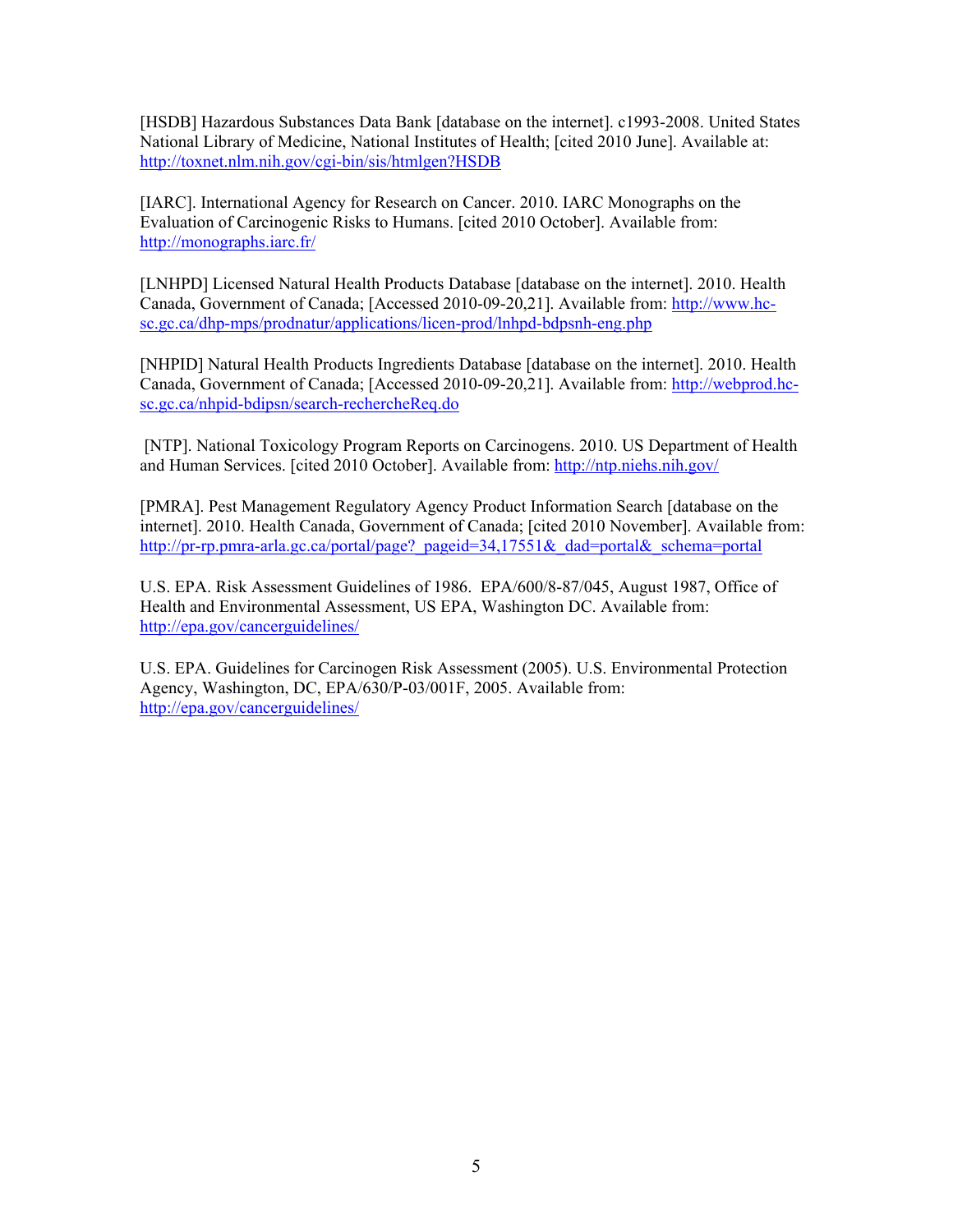## **Appendix A: Categorization criteria**

**Appendix A:** Categorization results for 14 substances determined to be no longer in commercial use in Canada above the specified reporting threshold from the *Notice with Respect to Selected Substances Identified as Priority for Action* pursuant to paragraphs  $71(1)(a)$  and (*b*) of CEPA 1999, published in Part I of the *Canada Gazette* on March 4, 2006 (Canada 2006)

| CAS RN <sup>1</sup> | <b>DSL Name</b>                                                                   | <b>Classified for</b><br>Carcinogenicity | <b>Classified for</b><br>Developmental<br>Toxicity <sup>2</sup> | <b>Classified for</b><br>Genotoxicity <sup>2</sup> | <b>Classified for</b><br>Reproductive<br>Toxicity <sup>2</sup> | Persistent | <b>Bioaccumulative</b> | <b>Inherently</b><br><b>Toxic to</b><br>aquatic<br>organisms | <b>Meets</b><br>s.73<br>criteria <sup>3</sup> |
|---------------------|-----------------------------------------------------------------------------------|------------------------------------------|-----------------------------------------------------------------|----------------------------------------------------|----------------------------------------------------------------|------------|------------------------|--------------------------------------------------------------|-----------------------------------------------|
| $55 - 18 - 5$       | Ethanamine, N-ethyl-N-<br>nitroso-                                                | X                                        |                                                                 |                                                    |                                                                |            |                        |                                                              |                                               |
| $62 - 50 - 0$       | Methanesulfonic acid, ethyl<br>ester                                              | X                                        |                                                                 |                                                    |                                                                |            |                        |                                                              |                                               |
| $66 - 27 - 3$       | Methanesulfonic acid, methyl<br>ester                                             | X                                        |                                                                 |                                                    |                                                                |            |                        |                                                              |                                               |
| $79-16-3$           | Acetamide, N-methyl-                                                              |                                          | X                                                               |                                                    |                                                                |            |                        |                                                              |                                               |
| 94-58-6             | 1,3-Benzodioxole, 5-propyl-                                                       | $\mathbf X$                              |                                                                 |                                                    |                                                                |            |                        |                                                              |                                               |
| 115-28-6            | $Bicyclo[2.2.1]hept-5-ene-2,3-$<br>dicarboxylic acid, 1,4,5,6,7,7-<br>hexachloro- | $\mathbf X$                              |                                                                 |                                                    |                                                                | X          |                        |                                                              | X                                             |
| 123-39-7            | Formamide, N-methyl-                                                              |                                          | $\boldsymbol{\mathrm{X}}$                                       |                                                    |                                                                |            |                        |                                                              |                                               |
| $123 - 73 - 9$      | 2-Butenal, $(E)$ -                                                                | $\mathbf X$                              |                                                                 | $\mathbf X$                                        |                                                                |            |                        |                                                              |                                               |
| 331-39-5            | 2-Propenoic acid, 3-(3,4-<br>dihydroxyphenyl)-                                    | $\mathbf X$                              |                                                                 |                                                    |                                                                |            |                        |                                                              |                                               |
| $593 - 60 - 2$      | Ethene, bromo-                                                                    | $\mathbf X$                              |                                                                 |                                                    |                                                                |            |                        |                                                              |                                               |
| 615-28-1            | 1,2-Benzenediamine,<br>dihydrochloride                                            | $\mathbf{X}$                             |                                                                 | $\mathbf{X}$                                       |                                                                |            |                        |                                                              |                                               |
| 25376-45-8          | 1,3-Benzenediamine, ar-<br>methyl-                                                | X                                        |                                                                 |                                                    |                                                                |            |                        |                                                              |                                               |
| 39156-41-7          | 1,3-Benzenediamine, 4-<br>methoxy-, sulfate $(1:1)$                               | X                                        |                                                                 | $\mathbf{X}$                                       |                                                                |            |                        |                                                              |                                               |
| 55290-64-7          | 1,4-Dithiin, 2,3-dihydro-5,6-<br>dimethyl-, 1,1,4,4-tetraoxide                    | X                                        |                                                                 |                                                    |                                                                |            |                        |                                                              |                                               |

 $1$  CAS RN – Chemical Abstracts Service Registry Number

 $2^2$  For more information on the criteria used to determine substance classifications, see Appendix C.

 $3$  Persistent or bioaccumulative and inherently toxic to human beings (based on carcinogenicity) or to non-human organisms (based on inherent toxicity to aquatic organisms).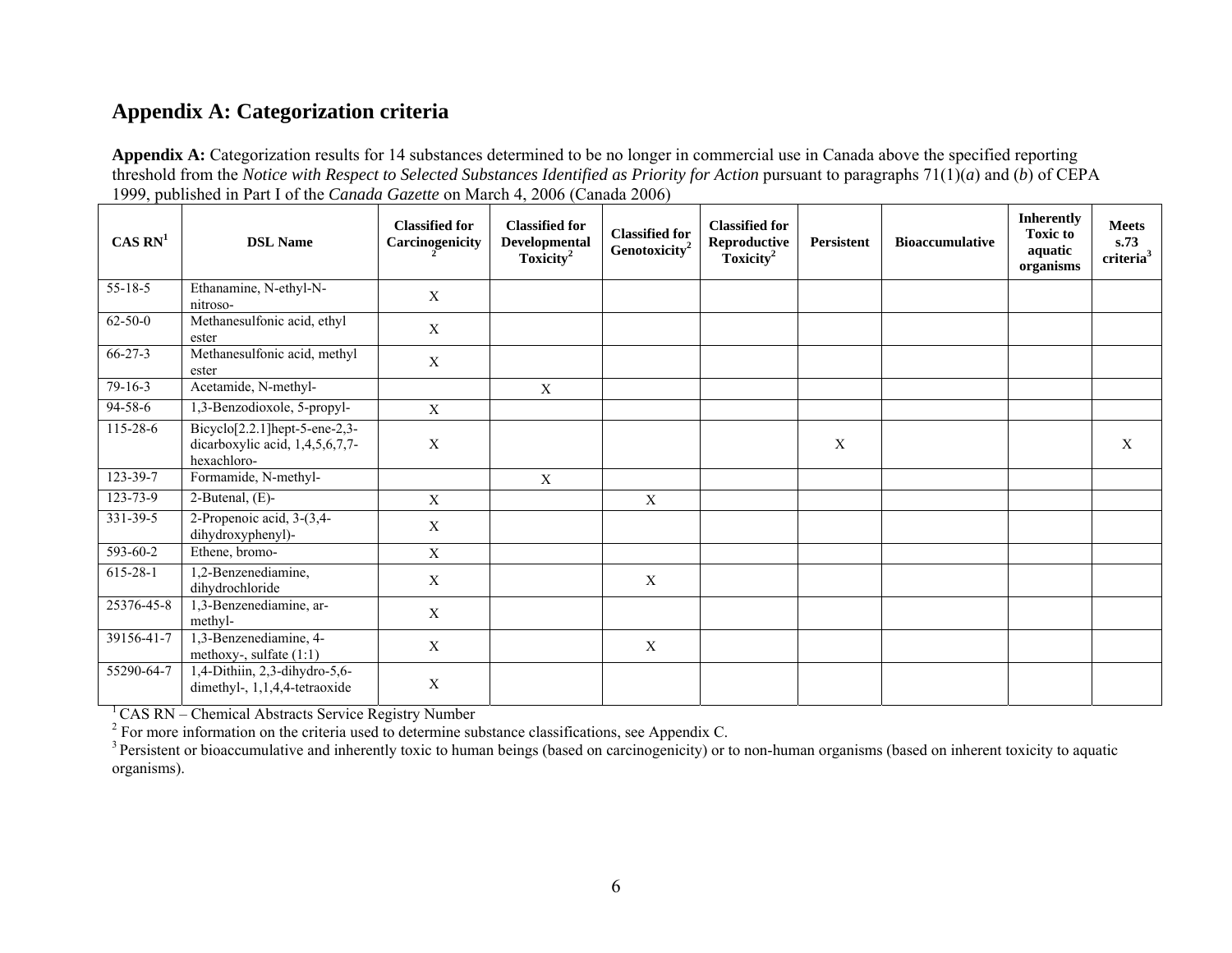## **Appendix B: Categorization criteria**

Appendix B: Categorization results for 38 substances determined to be no longer in commercial use in Canada above the reporting threshold from the *Notice with Respect to Certain Inanimate Substances (Chemicals) on the Domestic Substances List pursuant to paragraphs 71(1)(b) of CEPA* 1999, published in Part I of the *Canada Gazette* on October 3, 2009 (Canada 2009)

| CAS RN <sup>1</sup> | <b>DSL Name</b>                                          | <b>Classified for</b><br>Carcinogenicity | <b>Classified for</b><br>Developmental<br>Toxicity <sup>2</sup> | <b>Classified for</b><br>Genotoxicity <sup>2</sup> | <b>Classified for</b><br>Reproductive<br>Toxicity <sup>2</sup> | <b>Persistent</b> | <b>Bioaccu-</b><br>mulative | <b>Inherently</b><br><b>Toxic to</b><br>aquatic<br>organisms | <b>Meets</b><br>section<br>73<br>criteria <sup>3</sup> |
|---------------------|----------------------------------------------------------|------------------------------------------|-----------------------------------------------------------------|----------------------------------------------------|----------------------------------------------------------------|-------------------|-----------------------------|--------------------------------------------------------------|--------------------------------------------------------|
| $59 - 88 - 1$       | Hydrazine, phenyl-,<br>monohydrochloride                 | $\mathbf X$                              |                                                                 | $\overline{X}$                                     |                                                                |                   |                             |                                                              |                                                        |
| $60 - 35 - 5$       | Acetamide                                                | $\overline{X}$                           |                                                                 |                                                    |                                                                |                   |                             |                                                              |                                                        |
| $62 - 55 - 5$       | Ethanethioamide                                          | $\overline{X}$                           |                                                                 |                                                    |                                                                |                   |                             |                                                              |                                                        |
| $75 - 25 - 2$       | Methane, tribromo-                                       | $\overline{X}$                           |                                                                 |                                                    |                                                                | $\overline{X}$    |                             |                                                              | X                                                      |
| $76 - 01 - 7$       | Ethane, pentachloro-                                     | $\mathbf X$                              |                                                                 |                                                    |                                                                | $\mathbf X$       |                             |                                                              | $\mathbf X$                                            |
| 78-88-6             | 1-Propene, 2,3-dichloro-                                 |                                          |                                                                 | $\overline{X}$                                     |                                                                |                   |                             |                                                              |                                                        |
| $79 - 00 - 5$       | Ethane, 1,1,2-trichloro-                                 | $X^4$                                    |                                                                 |                                                    |                                                                | $\overline{X}$    |                             |                                                              |                                                        |
| $96-09-3$           | Oxirane, phenyl-                                         | $\overline{X}$                           |                                                                 |                                                    |                                                                | $\overline{X}$    |                             |                                                              | $\mathbf X$                                            |
| $96-18-4$           | Propane, 1,2,3-trichloro-                                | $\overline{\textbf{X}}$                  |                                                                 |                                                    | $\overline{X}$                                                 | $\overline{X}$    |                             |                                                              | $\overline{X}$                                         |
| $100-63-0$          | Hydrazine, phenyl-                                       | $\mathbf X$                              |                                                                 | $\overline{X}$                                     |                                                                |                   |                             |                                                              |                                                        |
| $101 - 61 - 1$      | Benzenamine, 4,4'-<br>methylenebis[N,N-dimethyl-         | $\mathbf X$                              |                                                                 |                                                    |                                                                | $\mathbf X$       |                             | $\boldsymbol{X}$                                             | $\mathbf X$                                            |
| $106 - 87 - 6$      | 7-Oxabicyclo <sup>[4.1.0]</sup> heptane, 3-<br>oxiranyl- | $\overline{X}$                           |                                                                 |                                                    |                                                                |                   |                             |                                                              |                                                        |
| 110-88-3            | 1,3,5-Trioxane                                           |                                          | $\overline{X}$                                                  |                                                    |                                                                |                   |                             |                                                              |                                                        |
| $116 - 14 - 3$      | Ethene, tetrafluoro-                                     | $\overline{X}$                           |                                                                 |                                                    |                                                                | $\overline{X}$    |                             |                                                              | $\overline{X}$                                         |
| $122 - 60 - 1$      | Oxirane, (phenoxymethyl)-                                | $\overline{X}$                           |                                                                 | $\overline{X}$                                     |                                                                |                   |                             |                                                              |                                                        |
| $131 - 18 - 0$      | 1,2-Benzenedicarboxylic acid,<br>dipentyl ester          |                                          | $\overline{X}$                                                  |                                                    | $\overline{X}$                                                 |                   |                             | $\overline{X}$                                               |                                                        |
| $131 - 52 - 2$      | Phenol, pentachloro-, sodium salt                        | $\overline{X}$                           |                                                                 |                                                    |                                                                | X                 |                             | $\mathbf X$                                                  | $\mathbf X$                                            |
| $135 - 20 - 6$      | Benzenamine, N-hydroxy-N-<br>nitroso-, ammonium salt     | $\overline{X}$                           |                                                                 |                                                    |                                                                |                   |                             |                                                              |                                                        |
| 136-35-6            | 1-Triazene, 1,3-diphenyl-                                | $\overline{X}$                           |                                                                 |                                                    |                                                                |                   |                             |                                                              |                                                        |
| $141 - 90 - 2$      | 4(1H)-Pyrimidinone, 2,3-dihydro-<br>2-thioxo-            | $\overline{X}$                           |                                                                 |                                                    |                                                                |                   |                             |                                                              |                                                        |
| 492-80-8            | Benzenamine, 4,4'-<br>carbonimidoylbis[N,N-dimethyl-     | $\mathbf X$                              |                                                                 |                                                    |                                                                |                   |                             | $\mathbf X$                                                  |                                                        |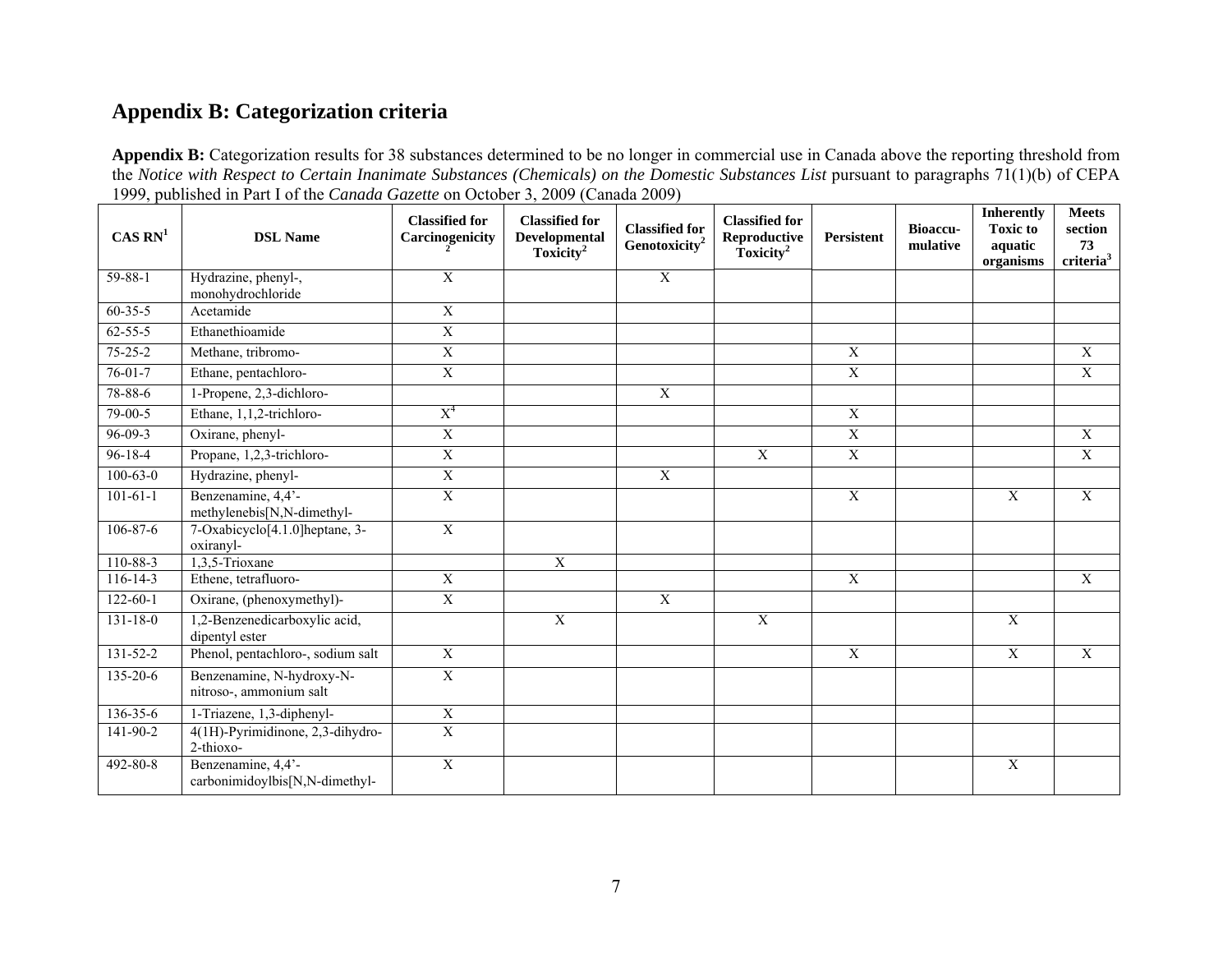| 569-61-9        | Benzenamine, 4-[(4-<br>aminophenyl)(4-imino-2,5-<br>cyclohexadien-1-ylidene)methyl]-<br>, monohydrochloride                                                                                                              | $\mathbf{X}$   |                |                |                |                           |                           |                           |                           |
|-----------------|--------------------------------------------------------------------------------------------------------------------------------------------------------------------------------------------------------------------------|----------------|----------------|----------------|----------------|---------------------------|---------------------------|---------------------------|---------------------------|
| 591-78-6        | 2-Hexanone                                                                                                                                                                                                               |                |                |                | $\overline{X}$ |                           |                           |                           |                           |
| $606 - 20 - 2$  | Benzene, 2-methyl-1,3-dinitro-                                                                                                                                                                                           | $\overline{X}$ | $\overline{X}$ | $\overline{X}$ | $\overline{X}$ | $\overline{X}$            |                           |                           | X                         |
| $823 - 40 - 5$  | 1,3-Benzenediamine, 2-methyl-                                                                                                                                                                                            | $\overline{X}$ |                | $\overline{X}$ |                |                           |                           |                           |                           |
| $1120 - 71 - 4$ | 1,2-Oxathiolane, 2,2-dioxide                                                                                                                                                                                             | $\overline{X}$ |                |                |                |                           |                           |                           |                           |
| 1694-09-3       | Benzenemethanaminium, N-[4-<br>[[4-(dimethylamino)phenyl][4-<br>$[ethyl](3-)$<br>sulfophenyl)methyl]amino]phenyl<br>]methylene]-2,5-cyclohexadien-1-<br>ylidene]-N-ethyl-3-sulfo-,<br>hydroxide, inner salt, sodium salt | $\overline{X}$ |                |                |                | $\overline{X}$            |                           |                           | $\boldsymbol{\mathrm{X}}$ |
| 3296-90-0       | 1,3-Propanediol, 2,2-<br>bis(bromomethyl)-                                                                                                                                                                               | $\overline{X}$ |                |                |                | $\overline{X}$            |                           |                           | $\mathbf X$               |
| $4170 - 30 - 3$ | 2-Butenal                                                                                                                                                                                                                |                |                | $\overline{X}$ |                |                           |                           |                           |                           |
| 10034-93-2      | Hydrazine, sulfate (1:1)                                                                                                                                                                                                 | $\overline{X}$ |                |                |                | $\boldsymbol{\mathrm{X}}$ |                           | $\boldsymbol{\mathrm{X}}$ | X                         |
| 10046-00-1      | Hydroxylamine, sulfate (1:1)<br>(salt)                                                                                                                                                                                   | $\overline{X}$ |                |                |                | $\overline{X}$            |                           | $\overline{X}$            | $\overline{X}$            |
| 13463-39-3      | Nickel carbonyl (Ni(CO)4), (T-<br>$4) -$                                                                                                                                                                                 | $\overline{X}$ | $\overline{X}$ |                |                | $\overline{X}$            |                           | $\overline{X}$            | $\overline{X}$            |
| 13840-56-7      | Boric acid (H3BO3), sodium salt                                                                                                                                                                                          |                | $\overline{X}$ |                | $\overline{X}$ | $\overline{X}$            |                           |                           |                           |
| 15545-48-9      | Urea, N'-(3-chloro-4-<br>methylphenyl)-N,N-dimethyl-                                                                                                                                                                     | $\overline{X}$ | $\overline{X}$ |                |                |                           |                           | $\overline{X}$            |                           |
| 24602-86-6      | Morpholine, 2,6-dimethyl-4-<br>tridecyl-                                                                                                                                                                                 | $\overline{X}$ | $\overline{X}$ | $\overline{X}$ | $\overline{X}$ |                           | $\boldsymbol{\mathrm{X}}$ | $\boldsymbol{\mathrm{X}}$ | $\boldsymbol{\mathrm{X}}$ |
| 25321-14-6      | Benzene, methyldinitro-                                                                                                                                                                                                  | $\overline{X}$ |                | XX             | $\overline{X}$ |                           |                           | $\overline{X}$            |                           |
| 26447-14-3      | Oxirane,<br>[(methylphenoxy)methyl]-                                                                                                                                                                                     | $\overline{X}$ |                | XX             |                |                           |                           |                           |                           |
| 103122-66-<br>3 | Carbamic acid, [(2-<br>methylpropoxy)thioxomethyl]-,<br>ethyl ester                                                                                                                                                      | $\overline{X}$ |                | $\overline{X}$ |                |                           |                           |                           |                           |

 $1$  CAS RN – Chemical Abstracts Service Registry Number.

 $2^2$  For more information on the criteria used to determine substance classifications, see Appendix C.

 $3$  Persistent or bioaccumulative and inherently toxic to human beings (based on carcinogenicity) or to non-human organisms (based on inherent toxicity to aquatic organisms).

<sup>4</sup> Identified after completion of categorization in 2006.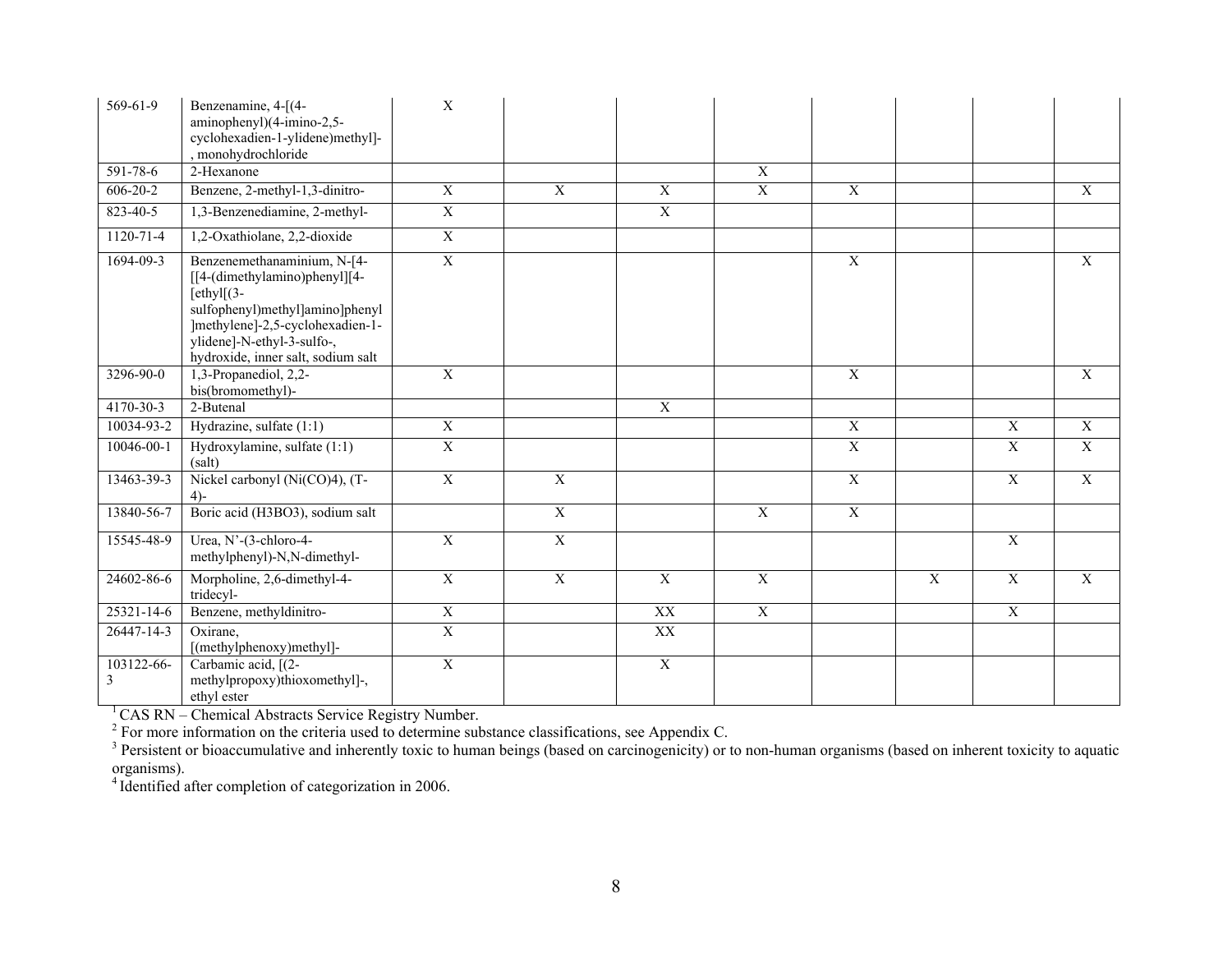## **Appendix C: Criteria used for obtaining results from the Simple Hazard tool**

#### **Carcinogenicity is determined by one or more of the following criteria:**

European Community (ESIS c1995-2010)

- Category 1 (Known to be carcinogenic to humans)
- Category 2 (Regarded as if carcinogenic to humans)
- Category 3 (Causes concern for humans owing to possible carcinogenic effects)

Health Canada (Guidelines for Canadian Drinking Water Quality) (Health Canada 1995)

- Group I (Carcinogenic to humans)
- Group II (Probably carcinogenic to humans)
- Groups IIIA and IIIB (Possibly carcinogenic to humans)

International Agency for Research on Cancer (IARC 2010)

- Group 1 (Carcinogenic to humans)
- Group 2A (Probably carcinogenic to humans)
- Group 2B (Possibly carcinogenic to humans)

National Toxicology Program (NTP 2010)

- Known to be a human carcinogen
- Reasonably anticipated to be a human carcinogen

United States Environmental Protection Agency (US EPA) 1986 Carcinogenicity Guidelines (U.S. EPA 1987)

- Group A (Human carcinogen)
- Groups B1 and B2 (Probable human carcinogen)
- Group C (Possible human carcinogen)

US EPA 2003 Carcinogenicity Guidelines (U.S. EPA 2003)

- Carcinogenic to humans
- Likely to be carcinogenic to humans
- Suggestive evidence of carcinogenicity, but not sufficient to assess
- Human carcinogenic potential

#### **Developmental Toxicity is determined by one of the following criteria:**

European Community (ESIS c1995-2010)

- Category 1 (Known to cause developmental toxicity in humans)
- Category 2 (Regarded as if they cause developmental toxicity in humans)